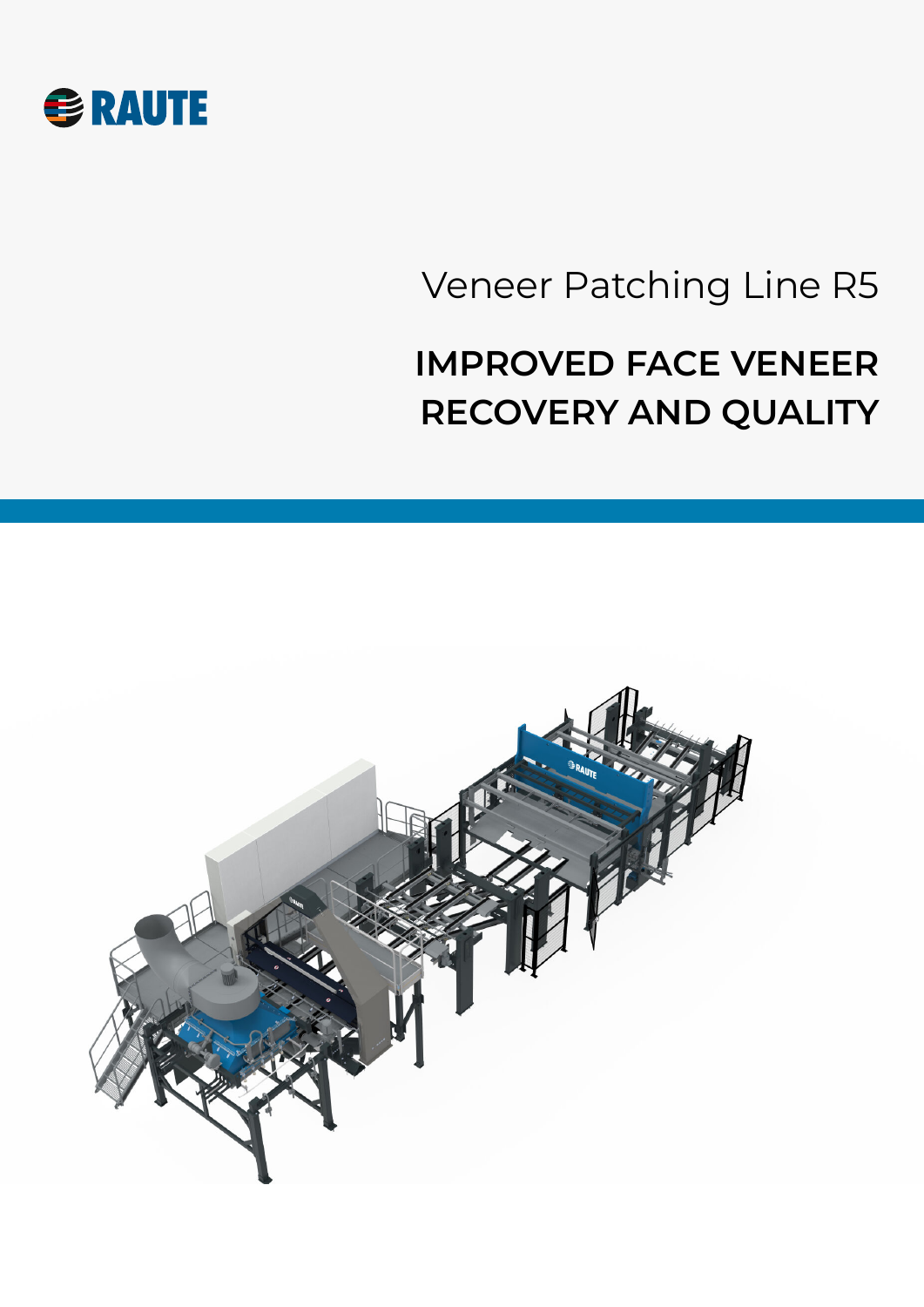## **Veneer Patching Line R5**

**Master your productivity with automation and machine vision - produce highest grade veneer with ease out of any wood species with Raute Veneer Patching Line R5.**

Raute's Veneer Patching Line R5, a patented concept, is an automated patching line with manual stacking. It utilizes the most advanced technology on the market. It helps you maximize face veneer recovery and get consistent, high quality panels over eight times faster than repairing manually. And only one operator is needed! He takes care of manual stacking at the end of the line. R5 Series is of same patching technology as the fully automated R7 Series, but without automatic veneer stacking. With Veneer Patching Line R5 capacity up to 6400 patches/hour is reached.

Raute's Veneer Patching Line R5 has unique integrated analyzer for defect analysis and grading. This leading technology is well-proven delivering the highest possible patched veneer quality. With MillSIGHTS data capturing and reporting system you get deep insight into patching performance and line availability.

And, it comes with our suggestion: durable butterfly type patching head and multiple die sizes optimized for each wood species.

Veneer Patching Line R5 is your choice when you require the best consistent veneer quality and capacity with affordable investment costs. With its two pathing levels you achieve speed of 6400 patches/h. Over four million patches are made daily by R5 and R7-series patching lines globally.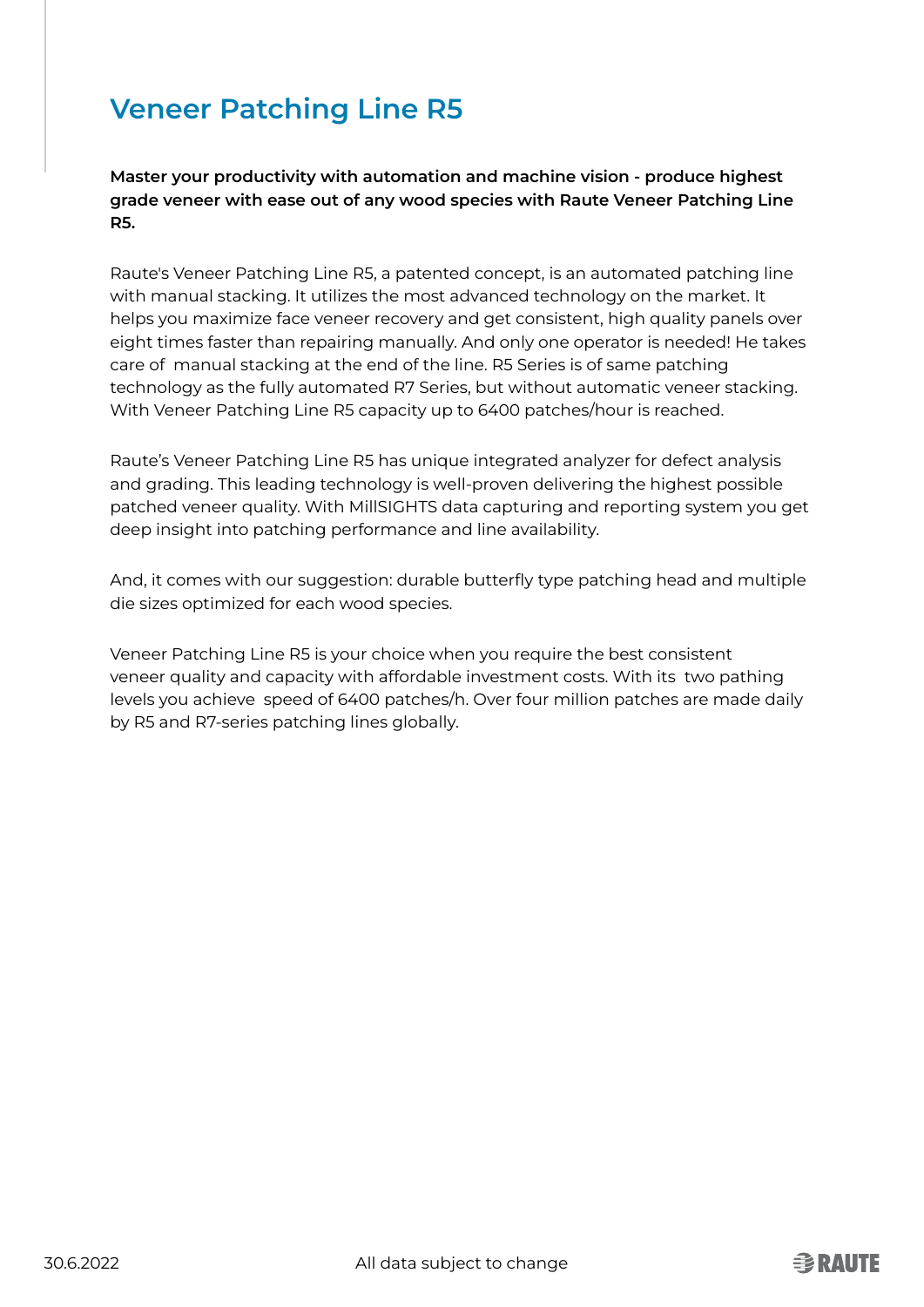## **Key benefits**



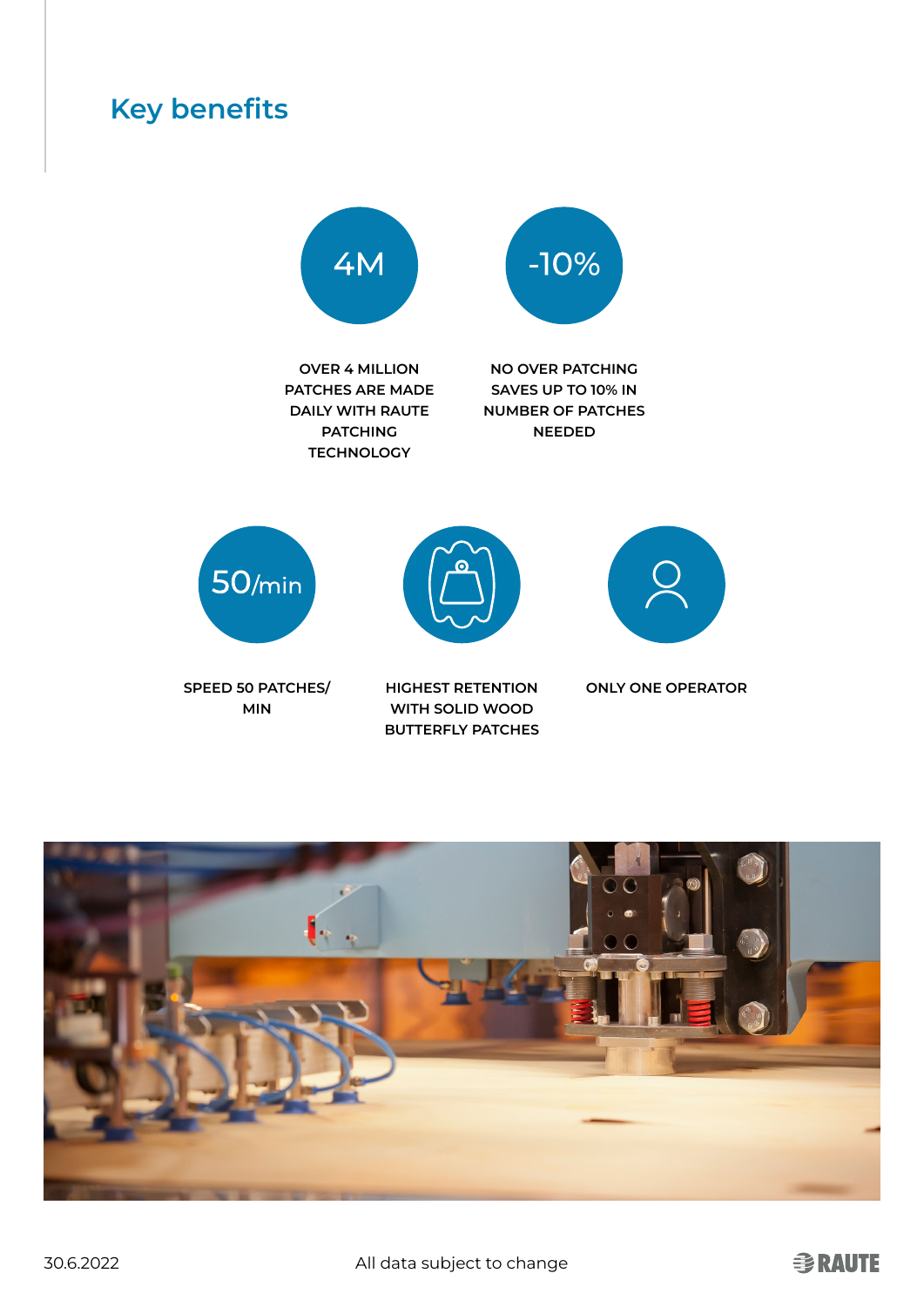### **Images and videos**

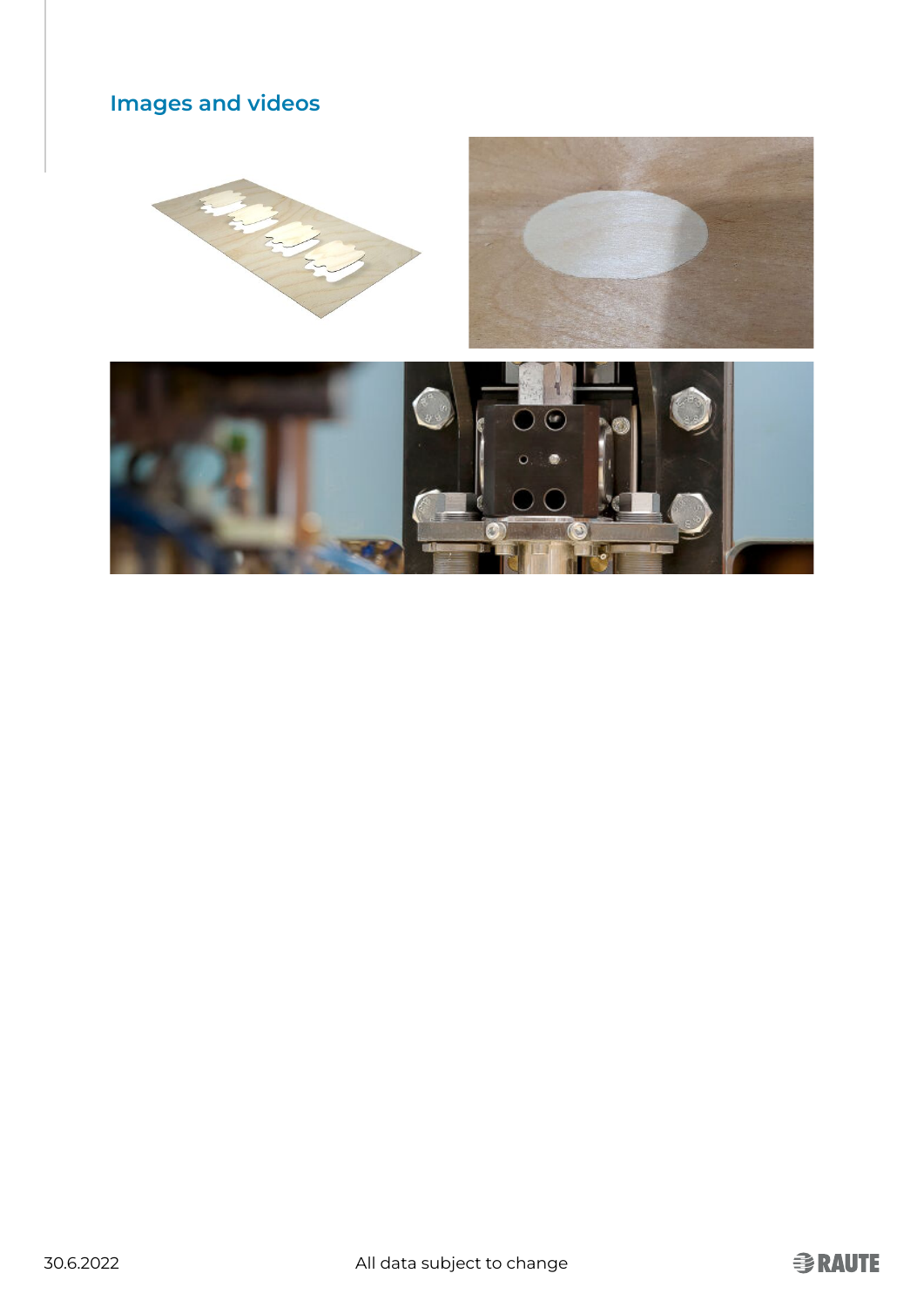## **Technical specifications**

| Veneer thickness (mm)                              | $1.1 - 5$          |
|----------------------------------------------------|--------------------|
| Operators on the Line                              |                    |
| Manual stacking                                    |                    |
| Installed power (kW)                               | 125                |
|                                                    |                    |
| Veneer size variation (ft)                         | $4x4 - 8x8 - 8x13$ |
| Defect detection camera                            | XX.                |
| Capacity up to (veneers/h with avg. 10patch/sheet) | 600                |